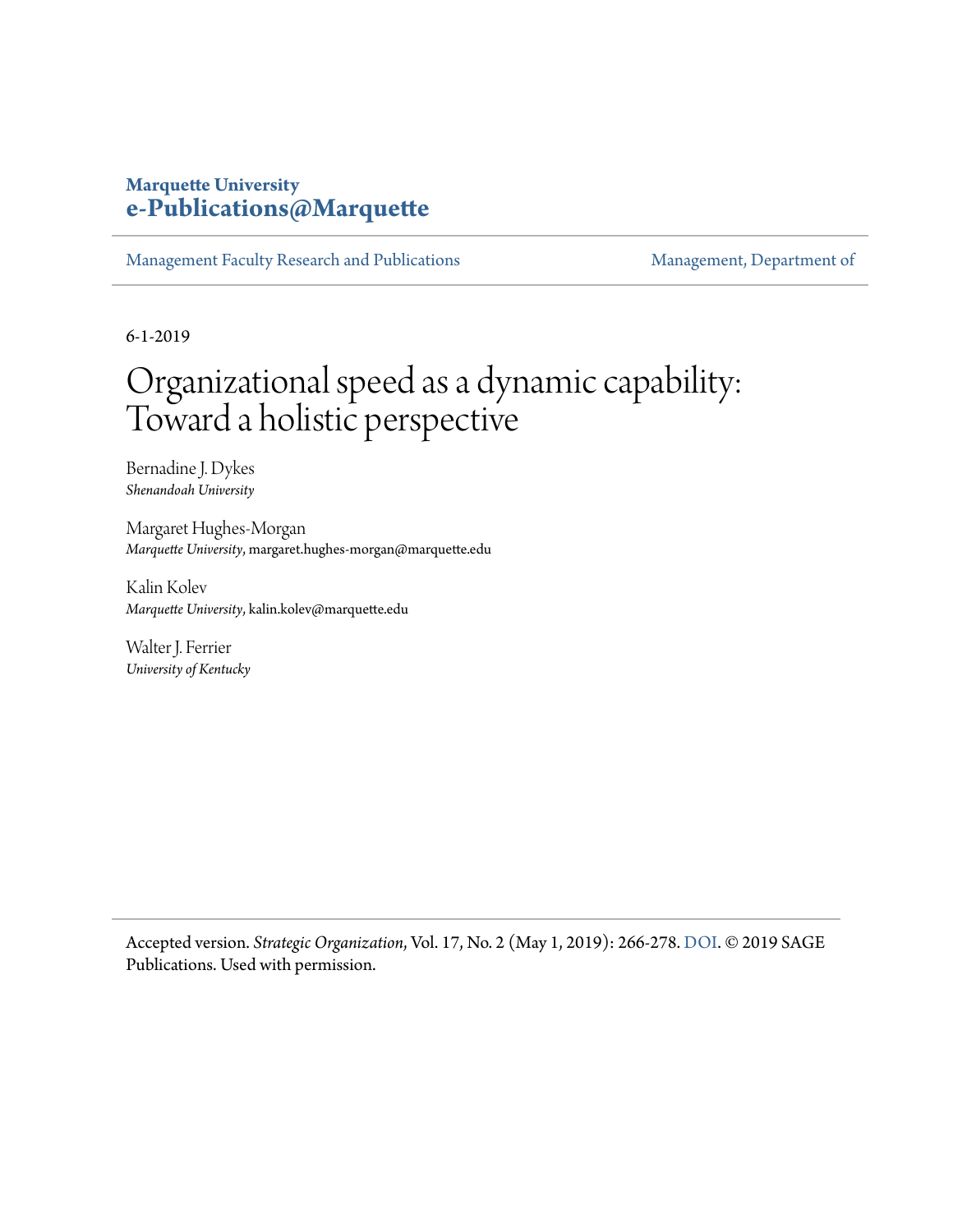**Marquette University**

# **e-Publications@Marquette**

## *Management Faculty Research and Publications/College of Business Administration*

*This paper is NOT THE PUBLISHED VERSION;* **but the author's final, peer-reviewed manuscript.** The published version may be accessed by following the link in th citation below.

*Strategic Organization*, Vol. 17, No. 2 (May 1, 2019): 266-278[. DOI.](https://doi.org/10.1177%2F1476127018804249) This article is © SAGE Publications and permission has been granted for this version to appear in [e-Publications@Marquette.](http://epublications.marquette.edu/) SAGE Publications does not grant permission for this article to be further copied/distributed or hosted elsewhere without the express permission from SAGE Publications.

# Organizational speed as a dynamic capability: Toward a holistic perspective

**[Bernadine J Dykes](https://journals.sagepub.com/action/doSearch?target=default&ContribAuthorStored=Dykes%2C+Bernadine+J)** Shenandoah University **[Margaret Hughes-Morgan](https://journals.sagepub.com/action/doSearch?target=default&ContribAuthorStored=Hughes-Morgan%2C+Margaret)** Marquette University **[Kalin D Kolev](https://journals.sagepub.com/action/doSearch?target=default&ContribAuthorStored=Kolev%2C+Kalin+D)** Marquette University **[Walter J Ferrier](https://journals.sagepub.com/action/doSearch?target=default&ContribAuthorStored=Ferrier%2C+Walter+J)** University of Kentucky

## Abstract

Current research on organizational speed has been disjointed, which has left organizational speed as an underdeveloped area of study. In this essay, we expand the view of organizational speed as a multidimensional gestalt-like construct that may influence firm performance and competitive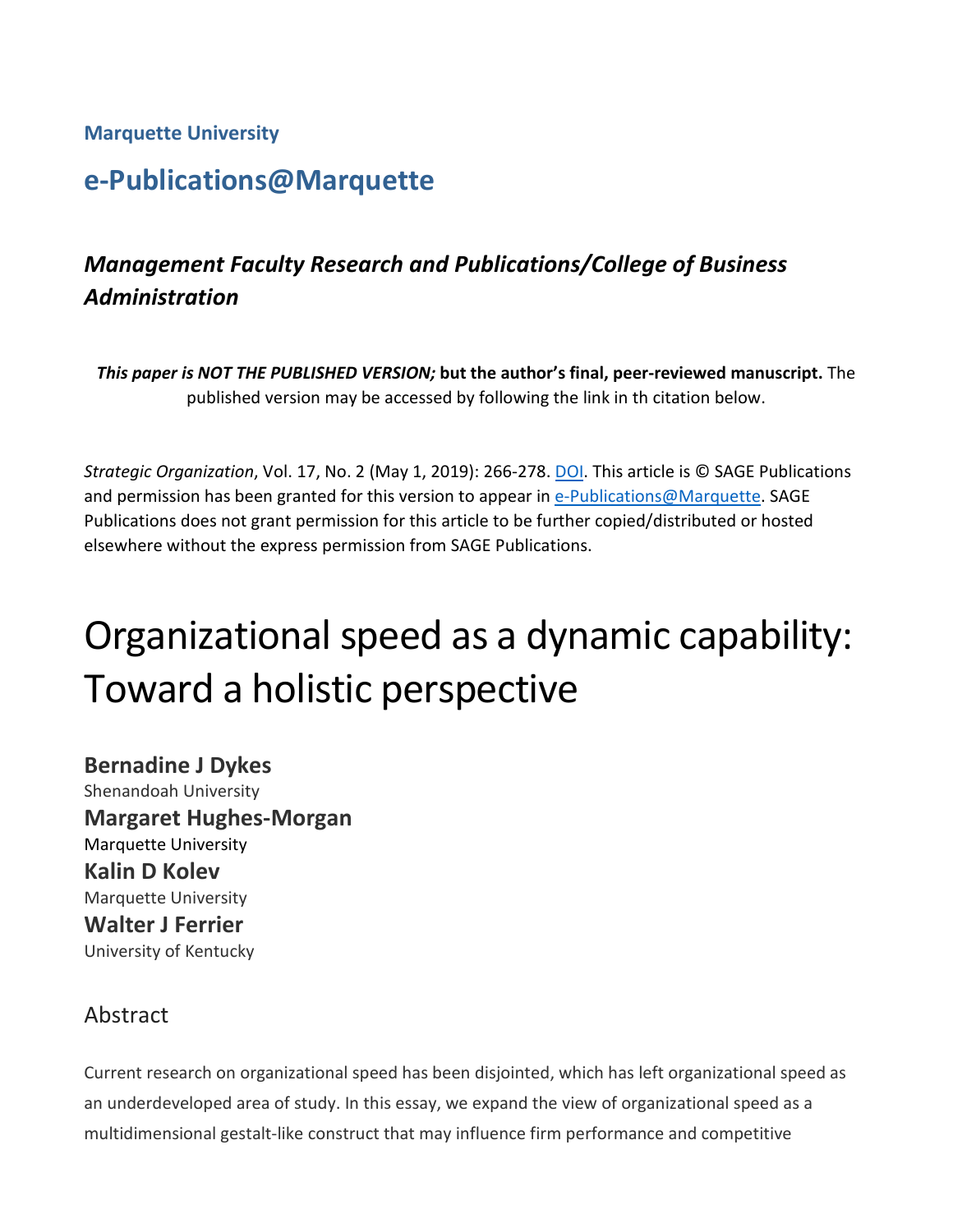advantage. We offer a capability-based definition of organizational speed and identify and review the building blocks of organizational speed. We propose new avenues and questions for future research based on our perspective.

#### Keywords [organizational speed,](https://journals.sagepub.com/keyword/Organizational+Speed) [firm performance,](https://journals.sagepub.com/keyword/Firm+Performance) [competitive dynamics,](https://journals.sagepub.com/keyword/Competitive+Dynamics) [decision-making,](https://journals.sagepub.com/keyword/Decision-making) [dynamic](https://journals.sagepub.com/keyword/Dynamic+Capabilities)  [capabilities](https://journals.sagepub.com/keyword/Dynamic+Capabilities)

## Introduction

As markets become increasingly hypercompetitive, organizational speed has become ever the more critical in achieving and sustaining competitive advantage in a wide range of contexts (D'Aveni, [1994;](https://journals.sagepub.com/doi/10.1177/1476127018804249) [D'Aveni et al., 2010;](https://journals.sagepub.com/doi/10.1177/1476127018804249) [Wiggins and Ruefli, 2005\)](https://journals.sagepub.com/doi/10.1177/1476127018804249). For example, Blockbuster failed, in part, because the firm did not respond fast enough to the changes brought about in the industry by Netflix. General Motors (GM) recently acquired a small software firm to speed up its development of autonomous automobiles in order to compete more effectively with Google, which has already developed a driverless car. A high frequency start-up trading firm in Boston, called Domeyard, purposefully developed a flat organizational structure to speed implementation of good ideas. Domeyard feels it needs more than a good strategy and high-technology equipment to succeed. It also needs to be speedy from a regulatory, technology, strategy, human resource (HR), and legal standpoint to be successful [\(MIT Sloan Management Review, 2016\)](https://journals.sagepub.com/doi/10.1177/1476127018804249). Thus, in the face of (hyper)competitive environments, firms need to develop and leverage the capability to speed up relevant organizational processes that undergird competitive advantage.

Speed has long been an important area of inquiry in many domains of management research [\(Albert,](https://journals.sagepub.com/doi/10.1177/1476127018804249)  [2013;](https://journals.sagepub.com/doi/10.1177/1476127018804249) [Albert and Bell, 2002;](https://journals.sagepub.com/doi/10.1177/1476127018804249) [Ancona et al., 2001;](https://journals.sagepub.com/doi/10.1177/1476127018804249) [Bluedorn and Jaussi, 2007;](https://journals.sagepub.com/doi/10.1177/1476127018804249) [Stalk, 1988\)](https://journals.sagepub.com/doi/10.1177/1476127018804249). For example, studies in strategic management, organizational theory and international business have examined speed to market [\(Hendricks and Singhal, 2008;](https://journals.sagepub.com/doi/10.1177/1476127018804249) [Schoonhoven et al., 1990;](https://journals.sagepub.com/doi/10.1177/1476127018804249) [Stalk, 1988;](https://journals.sagepub.com/doi/10.1177/1476127018804249) [Vesey, 1991\)](https://journals.sagepub.com/doi/10.1177/1476127018804249), speed of competitive responses to a rival's actions [\(Chen and Hambrick, 1995;](https://journals.sagepub.com/doi/10.1177/1476127018804249) [Hambrick et al.,](https://journals.sagepub.com/doi/10.1177/1476127018804249)  [1996;](https://journals.sagepub.com/doi/10.1177/1476127018804249) [Katila, 2002;](https://journals.sagepub.com/doi/10.1177/1476127018804249) [Smith et al., 1991\)](https://journals.sagepub.com/doi/10.1177/1476127018804249), the performance implications of decision-making speed [\(Baum](https://journals.sagepub.com/doi/10.1177/1476127018804249)  [and Wally, 2003;](https://journals.sagepub.com/doi/10.1177/1476127018804249) [Eisenhardt, 1989;](https://journals.sagepub.com/doi/10.1177/1476127018804249) [Judge and Miller, 1991\)](https://journals.sagepub.com/doi/10.1177/1476127018804249), the particular managerial attributes and organizational processes that impact decision-making speed [\(Baum and Wally, 2003;](https://journals.sagepub.com/doi/10.1177/1476127018804249) [Perlow et al.,](https://journals.sagepub.com/doi/10.1177/1476127018804249)  [2002\)](https://journals.sagepub.com/doi/10.1177/1476127018804249), integration speed in mergers and acquisitions [\(Homburg and Bucerius, 2006\)](https://journals.sagepub.com/doi/10.1177/1476127018804249), and speed of the internationalization process for start-ups and established firms [\(Casillas and Moreno-Menéndez,](https://journals.sagepub.com/doi/10.1177/1476127018804249)  [2013;](https://journals.sagepub.com/doi/10.1177/1476127018804249) [Chang and Rhee, 2011;](https://journals.sagepub.com/doi/10.1177/1476127018804249) [Oviatt and McDougall, 2005;](https://journals.sagepub.com/doi/10.1177/1476127018804249) [Prashantham and Young, 2011\)](https://journals.sagepub.com/doi/10.1177/1476127018804249). Collectively, this research recognizes the importance of speed as a competitive advantage-enhancing attribute associated with a variety of organizational processes.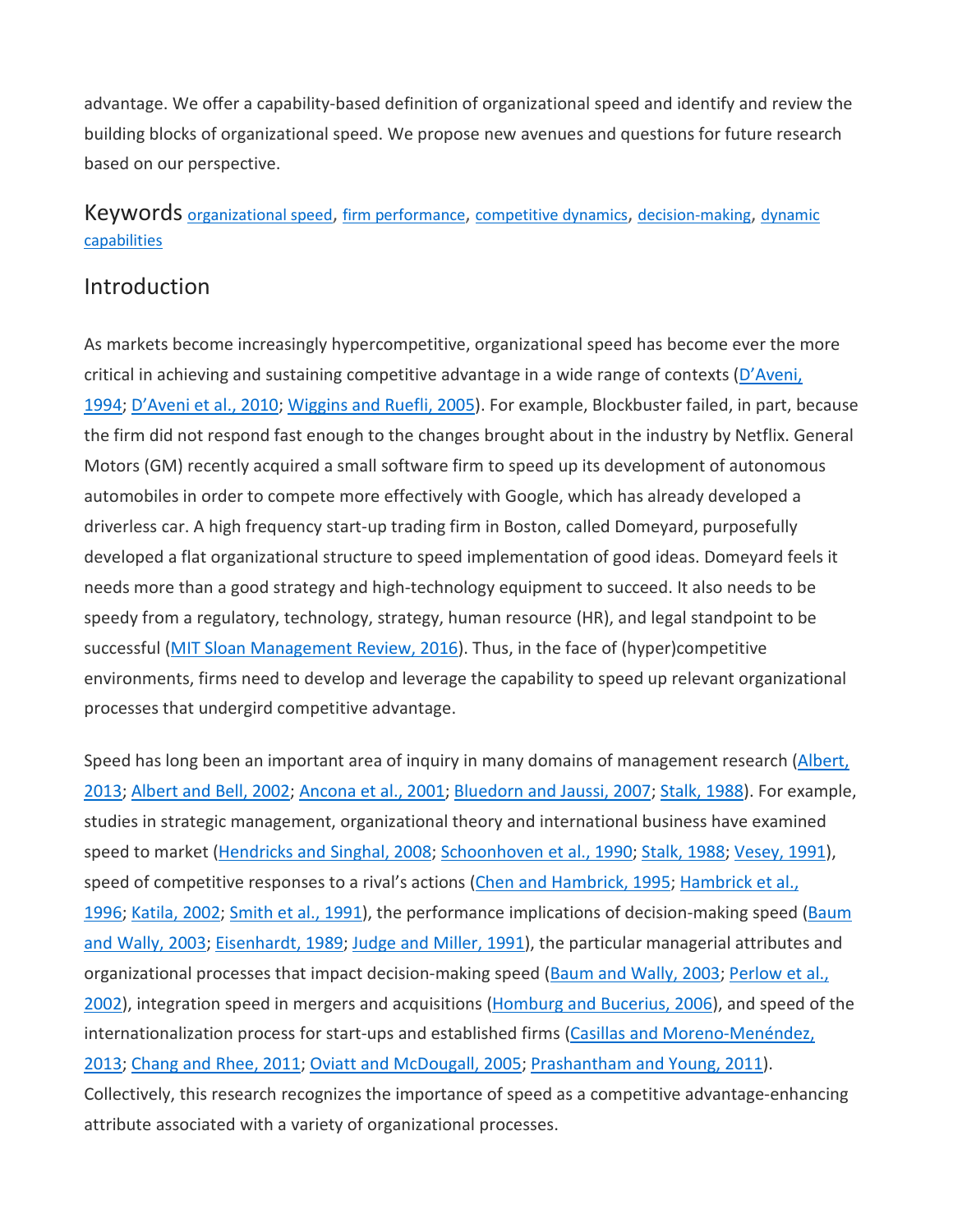However, our survey of the literature reveals that the vast majority of studies have narrowly constrained the examination of speed to only specific and selected aspects of the firm's processes, activities, and/or outcomes. For example, studies that examine the performance outcomes of decision-making speed (e.g. [Baum and Wally, 2003;](https://journals.sagepub.com/doi/10.1177/1476127018804249) [Eisenhardt, 1989\)](https://journals.sagepub.com/doi/10.1177/1476127018804249) have not taken into account behaviors of the firm that impact speed subsequent to the initial strategic decision. Similarly, studies on the performance implications of response speed to a competitive attack by a rival (e.g. Chen and [MacMillan, 1992\)](https://journals.sagepub.com/doi/10.1177/1476127018804249) are agnostic to the organizational processes that precede the quick execution of a competitive response. So, if scholars narrowly focus on the speed associated with particular aspects of the organization, we may know how and why the firm can be speedy in, for example, decision-making. But, this piecemeal approach to exploring speed is not likely to yield whole-organization insights. Furthermore, owing to the common fragmented view of speed, we may also become blind to important characteristics, drivers, and consequences of overall organizational speed that are hidden or underexplored. Thus, our evaluation calls for a view of organizational speed that does not seek to minimize or discredit existing research, but rather proposes a gestalt-like, multidimensional perspective of organizational speed. Such a perspective transcends the exploration and analysis of speed as merely an attribute of specific organizational processes, but rather establishes organizational speed as one of the firm's dynamic capabilities and thus a potential source of competitive advantage.

To better formulate and articulate our conceptualization of organizational speed, we synthesize a holistic perspective by taking the deficiencies, inconsistencies, and gaps in the prior literature into direct account. First, we review the existing literature related to organizational speed. We present our gestalt-like perspective of organizational speed, distinguish it from other related constructs in the management literature, and delineate unique characteristics of whole organizational speed that have been underexplored in prior research. We then identify opportunities for future research. Although we focus on organizational speed at the firm level of analysis, we acknowledge and integrate speedrelated research at, for example, the product level of analysis, namely, studies of speed to product markets (c.f., [Schoonhoven et al., 1990\)](https://journals.sagepub.com/doi/10.1177/1476127018804249). Our main contribution is to move scholars and practitioners toward a perspective that reveals unique and interdependent qualities of organizational speed that challenge or extend existing definitions, conceptualizations, and measurements of organizational speed.

#### Literature review

The multidisciplinary study of speed has yielded a plethora of findings across diverse contexts. For instance, the new product development literature suggests that speed in research and development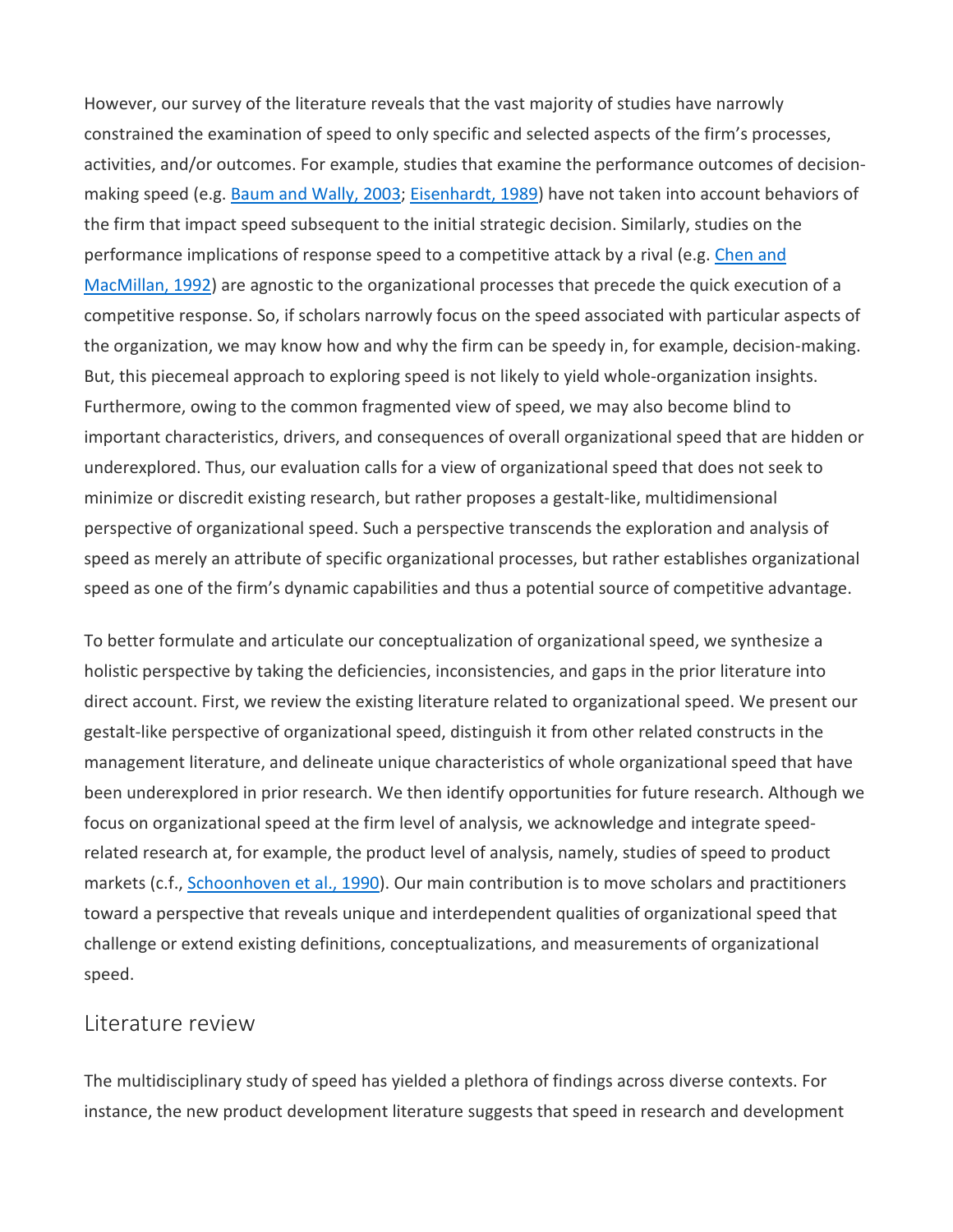results in a tradeoff between speed, cost, and quality [\(Scherer, 1967\)](https://journals.sagepub.com/doi/10.1177/1476127018804249). In the strategic management domain, scholars and practitioners recognize speed as an important component of firm processes, such as manufacturing, planning, and distribution [\(Stalk, 1988;](https://journals.sagepub.com/doi/10.1177/1476127018804249) [Vesey, 1991\)](https://journals.sagepub.com/doi/10.1177/1476127018804249). In the strategic cognition and competitive dynamics literatures, scholars have studied speed in decision-making [\(Eisenhardt, 1989\)](https://journals.sagepub.com/doi/10.1177/1476127018804249) and competitive response [\(Chen et al., 1992\)](https://journals.sagepub.com/doi/10.1177/1476127018804249). Finally, organization theorists have examined the importance of clock speed as an industry-level phenomenon that influences aggregate adaptation and operations [\(Fine, 1998\)](https://journals.sagepub.com/doi/10.1177/1476127018804249).

More specifically, existing research has examined the antecedents of organizational speed in different parts of the firm's operations. For instance, issues related to environmental scanning and information processing (c.f., [Hambrick, 1982;](https://journals.sagepub.com/doi/10.1177/1476127018804249) [Smith et al., 1991\)](https://journals.sagepub.com/doi/10.1177/1476127018804249) influence the speed that firms and managers search for and recognize market opportunities. Prior findings suggest that greater industry munificence and dynamism are critical drivers of strategic decision-making speed [\(Baum and Wally, 2003\)](https://journals.sagepub.com/doi/10.1177/1476127018804249). Scholars have found that the degree of centralization and formalization of organizational structures (Baum and [Wally, 2003\)](https://journals.sagepub.com/doi/10.1177/1476127018804249), the availability of alternatives [\(Judge and Miller, 1991\)](https://journals.sagepub.com/doi/10.1177/1476127018804249), and the experience of decisionmakers [\(Eisenhardt, 1989\)](https://journals.sagepub.com/doi/10.1177/1476127018804249) strongly impact decision-making speed. Decision speed is also influenced by higher levels of managerial cognitive ability, intuition, and risk tolerance [\(Wally and Baum, 1994\)](https://journals.sagepub.com/doi/10.1177/1476127018804249), as well as greater top management team (TMT) potency [\(Clark and Maggitti, 2012\)](https://journals.sagepub.com/doi/10.1177/1476127018804249). Relatedly, the availability of resources, such as slack and financial capital leads to greater speed of action [\(Cankurtaran et al., 2013\)](https://journals.sagepub.com/doi/10.1177/1476127018804249). Furthermore, prior research has found that small firms can develop greater speed in implementing and responding to strategic actions because they are more nimble and flexible than larger firms [\(Chen and Hambrick, 1995\)](https://journals.sagepub.com/doi/10.1177/1476127018804249). Internal organizational arrangements and orientation, such as greater technological capabilities, innovativeness, autonomy, aggressiveness, and integration lead to greater speed of action [\(Atuahene-Gima, 2003;](https://journals.sagepub.com/doi/10.1177/1476127018804249) [Bauer and Matzler, 2014;](https://journals.sagepub.com/doi/10.1177/1476127018804249) [Yang and Meyer,](https://journals.sagepub.com/doi/10.1177/1476127018804249)  [2015\)](https://journals.sagepub.com/doi/10.1177/1476127018804249). Finally, the characteristics of the firm's leadership team, such as greater experience, skills, and homogeneity of team members, speeds the implementation of organizational activities [\(Chen et al.,](https://journals.sagepub.com/doi/10.1177/1476127018804249)  [2010;](https://journals.sagepub.com/doi/10.1177/1476127018804249) [Hambrick et al., 1996\)](https://journals.sagepub.com/doi/10.1177/1476127018804249).

Aside from these findings, empirical explorations of the relationship between speed—both within and between firms—and performance have been mixed. Since **[Eisenhardt's \(1989\)](https://journals.sagepub.com/doi/10.1177/1476127018804249)** seminal work, decisionmaking speed has been a significant area of study [\(Baum and Wally, 2003;](https://journals.sagepub.com/doi/10.1177/1476127018804249) [Judge and Miller,](https://journals.sagepub.com/doi/10.1177/1476127018804249)  [1991;](https://journals.sagepub.com/doi/10.1177/1476127018804249) [Kownatzki et al., 2013;](https://journals.sagepub.com/doi/10.1177/1476127018804249) [Souitaris and Maestro, 2010\)](https://journals.sagepub.com/doi/10.1177/1476127018804249), with current research suggesting a positive relationship between decision speed and firm performance (c.f., [Baum and Wally, 2003;](https://journals.sagepub.com/doi/10.1177/1476127018804249) Eisenhardt, [1989\)](https://journals.sagepub.com/doi/10.1177/1476127018804249). Firms embodying this type of speed can make fast strategic decisions in order to respond to changes in the environment [\(Baum and Wally, 2003\)](https://journals.sagepub.com/doi/10.1177/1476127018804249) or exploit temporary advantages (D'Aveni et al.,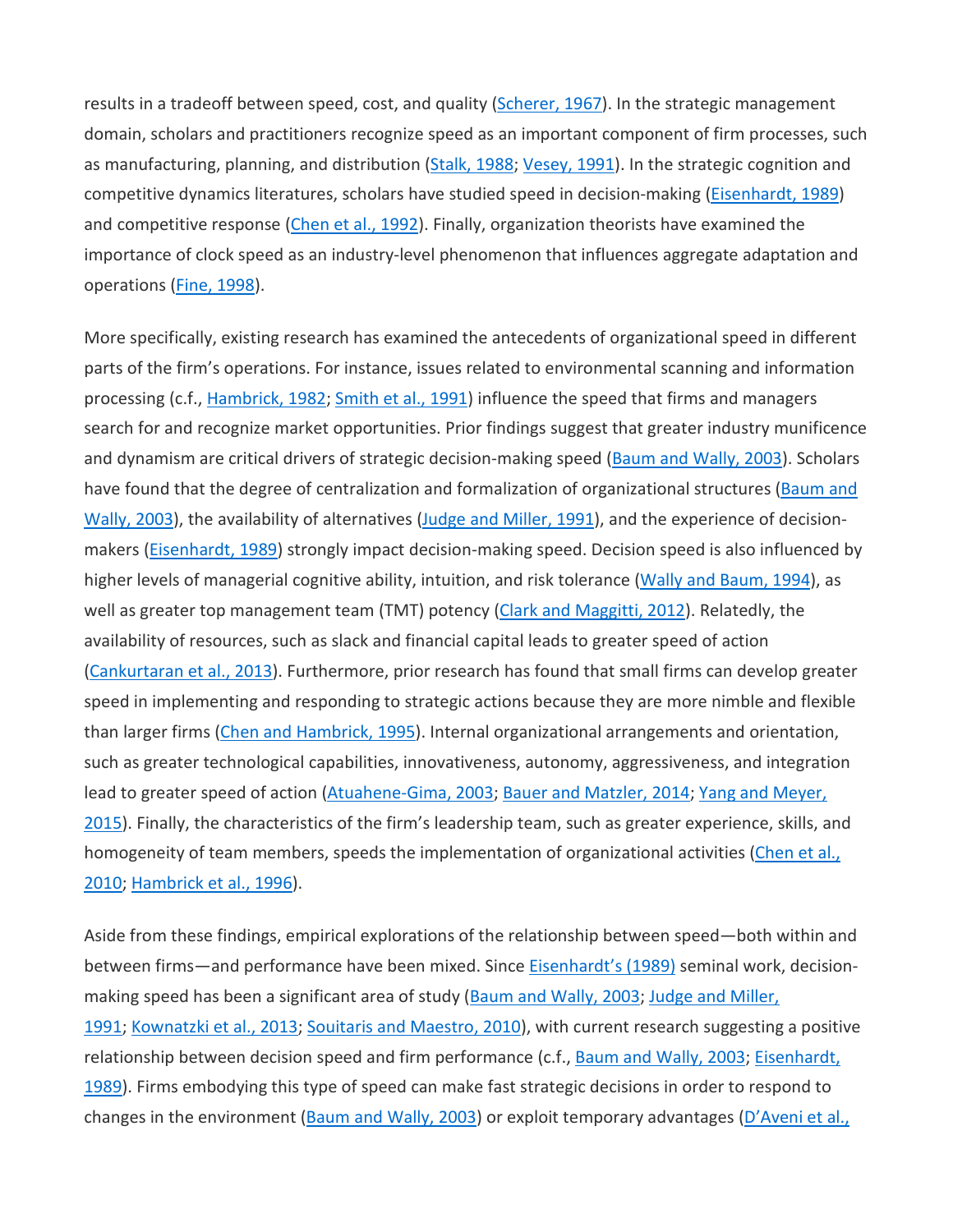[2010\)](https://journals.sagepub.com/doi/10.1177/1476127018804249). In terms of the speed of action between firms, research in the competitive dynamics literature finds that response speed has a positive influence on firm performance (c.f., [Smith et al., 1991\)](https://journals.sagepub.com/doi/10.1177/1476127018804249). If a firm responds quickly to the actions of its rivals, the firm can impede the success of its rival's actions or prevent the erection of barriers that are difficult to overcome [\(Smith et al.,](https://journals.sagepub.com/doi/10.1177/1476127018804249) 1991). Relatedly, organizations that increase their speed of product introductions can gain returns from their investments more quickly and can rapidly launch additional new products to meet customer needs [\(Jones, 2003\)](https://journals.sagepub.com/doi/10.1177/1476127018804249). Thus, speed in new introductions enhances firm performance [\(Hendricks and Singhal,](https://journals.sagepub.com/doi/10.1177/1476127018804249)  [2008;](https://journals.sagepub.com/doi/10.1177/1476127018804249) [Jones, 2003\)](https://journals.sagepub.com/doi/10.1177/1476127018804249).

Other studies have failed to report a significant effect of speed on organizational performance, and some have even found negative effects. For instance, in the research related to the integration of a firm's merger activities, the relationship between integration speed and firm performance is nonsignificant [\(Bauer and Matzler, 2014\)](https://journals.sagepub.com/doi/10.1177/1476127018804249). Furthermore, fast decision-making can lead to a "speed trap"; a syndrome in which fast decision-making is inadvertently reinforced to the detriment of decision content and ultimately performance [\(Perlow et al., 2002\)](https://journals.sagepub.com/doi/10.1177/1476127018804249). This implies that speedy decision-making can lead to mistakes and errors in information processing, which diminishes performance. Finally, speed in new product introductions also has its disadvantages such as increased cannibalization, excessive product proliferation, or decreased product innovation and quality which may decrease firm performance (c.f., [Jones, 2003\)](https://journals.sagepub.com/doi/10.1177/1476127018804249).

Finally, some research on the relationship between speed and firm performance has explored the role of important contingencies. For instance, as firms expand their operations internationally, the effect of speed in the expansion process on firm performance is contingent on the firm's slack resources (Chang [and Rhee, 2011\)](https://journals.sagepub.com/doi/10.1177/1476127018804249). Slack provides the firm with the resource endowments to buffer itself against the risks of foreign expansion, such as the liability of foreignness [\(Zaheer, 1995\)](https://journals.sagepub.com/doi/10.1177/1476127018804249). Similarly, speed has a negative effect on firm profitability in the context of strategic alliance expansion, but this negative effect can be mitigated by the regularity of alliance activities [\(Hashai et al., 2015\)](https://journals.sagepub.com/doi/10.1177/1476127018804249). That is, the more frequent an alliance, the more the firm can learn from its alliance activities and thus dampen the negative effect of speed on the firm's performance. Finally, in the context of mergers and acquisitions, speed may help or hinder firm performance depending upon the internal and external relatedness of the combining firms [\(Homburg and Bucerius, 2006\)](https://journals.sagepub.com/doi/10.1177/1476127018804249). Internal and external relatedness refers to the similarity between the merging firms in terms of management styles and strategic orientations as well as target markets and product offerings respectively.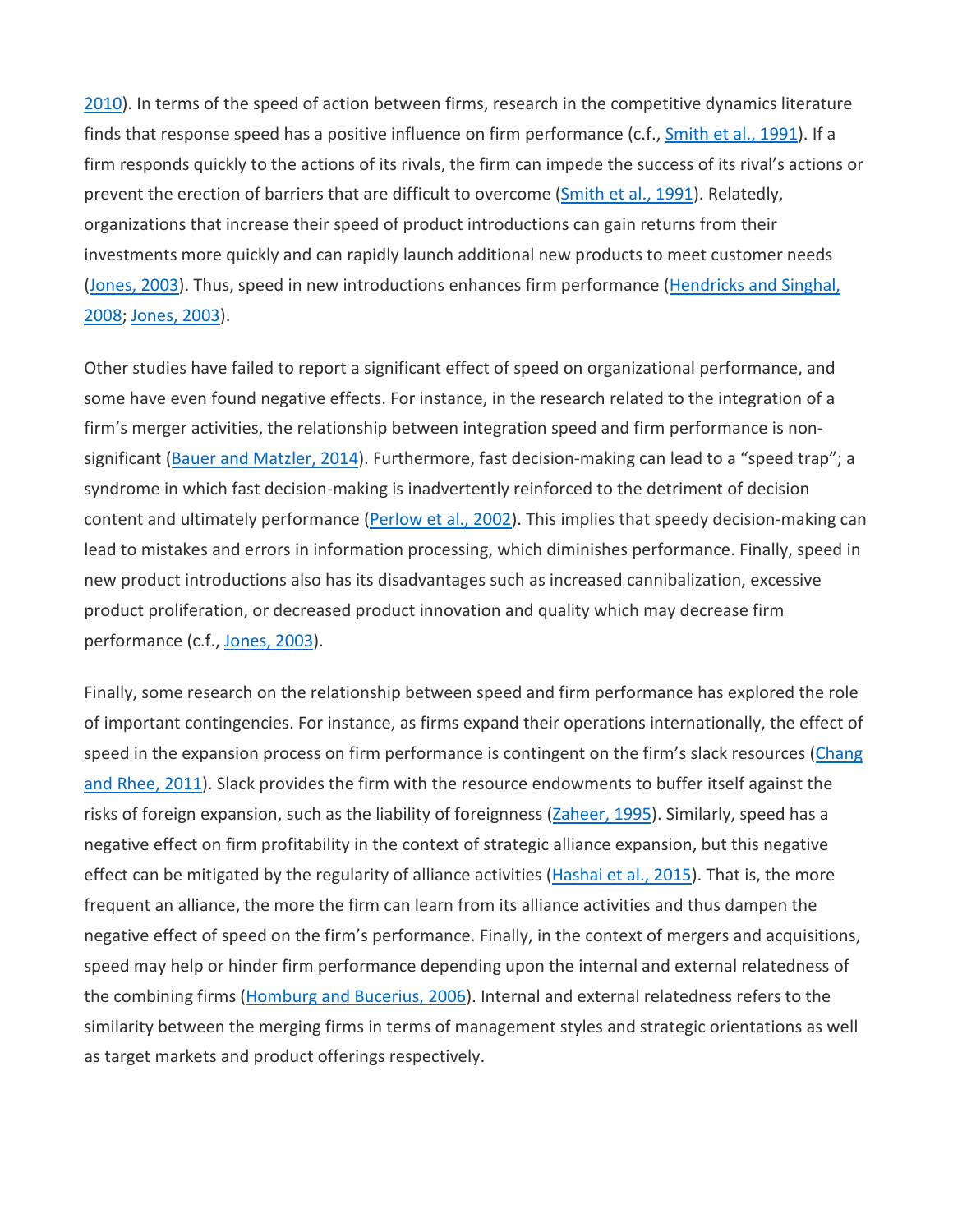Although the findings and insights from prior research that commonly adopts a piecemeal, speed-asan-attribute view are interesting and important, we argue that our speed-as-a-capability perspective could further enhance our understanding of how the interdependencies among and interconnectedness across organizational processes give rise to competitive advantage. Indeed, strategic management's distinctive competence is reflective of such a holistic view of the firm's sources of competitive advantage. Furthermore, prior related speed-as-an-attribute research is necessarily constrained to a view of speed measured, for example, as elapsed time (i.e. minutes, hours, days, years), change in the rate of speed (i.e. velocity, acceleration), the duration of particular organizational events and processes relative to referent others (i.e. faster, slower, first, second, last), or the tempo, pace, or intensity with which organizational activities take place (i.e. rapid, slow, synchronous, rhythmic, syncopated). As we will discuss below, our concept of organizational speed accommodates the speed-as-an-attribute view. However, we argue that our gestalt-like, speed-as-a-capability view accommodates specific properties not associated with elapsed time, duration, tempo, or other common attributes. As we shall see later, this enables us to explore new questions that consider how organizational processes work interdependently and/or collectively to enhance firm performance.

### Organizational speed as a gestalt

We believe that conceptualizing organizational speed in a holistic manner motivates a new definition and suggests multiple dimensions of speed.

#### New definition of organizational speed

We found no cogent or consensual definition of organizational speed in existing research. Homburg [and Bucerius \(2006\)](https://journals.sagepub.com/doi/10.1177/1476127018804249) define speed as the shortness of time needed to complete an intended action, whereas [Kessler and Chakrabarti \(1996\)](https://journals.sagepub.com/doi/10.1177/1476127018804249) define speed as the elapsed time between events. [Prashantham and Young \(2001\)](https://journals.sagepub.com/doi/10.1177/1476127018804249) define speed as the pace of activity of the firm. These definitions cast speed as an *attribute* of a particular organizational process or outcome, which is measured using clock or calendar time. We propose a new definition of organizational speed: *the dynamic Gestalt-like capacity of an organization to quickly identify, assemble, reconfigure, modify, and deploy its organizational processes and activities*. We offer this definition to unify the processes and activities that create organizational speed.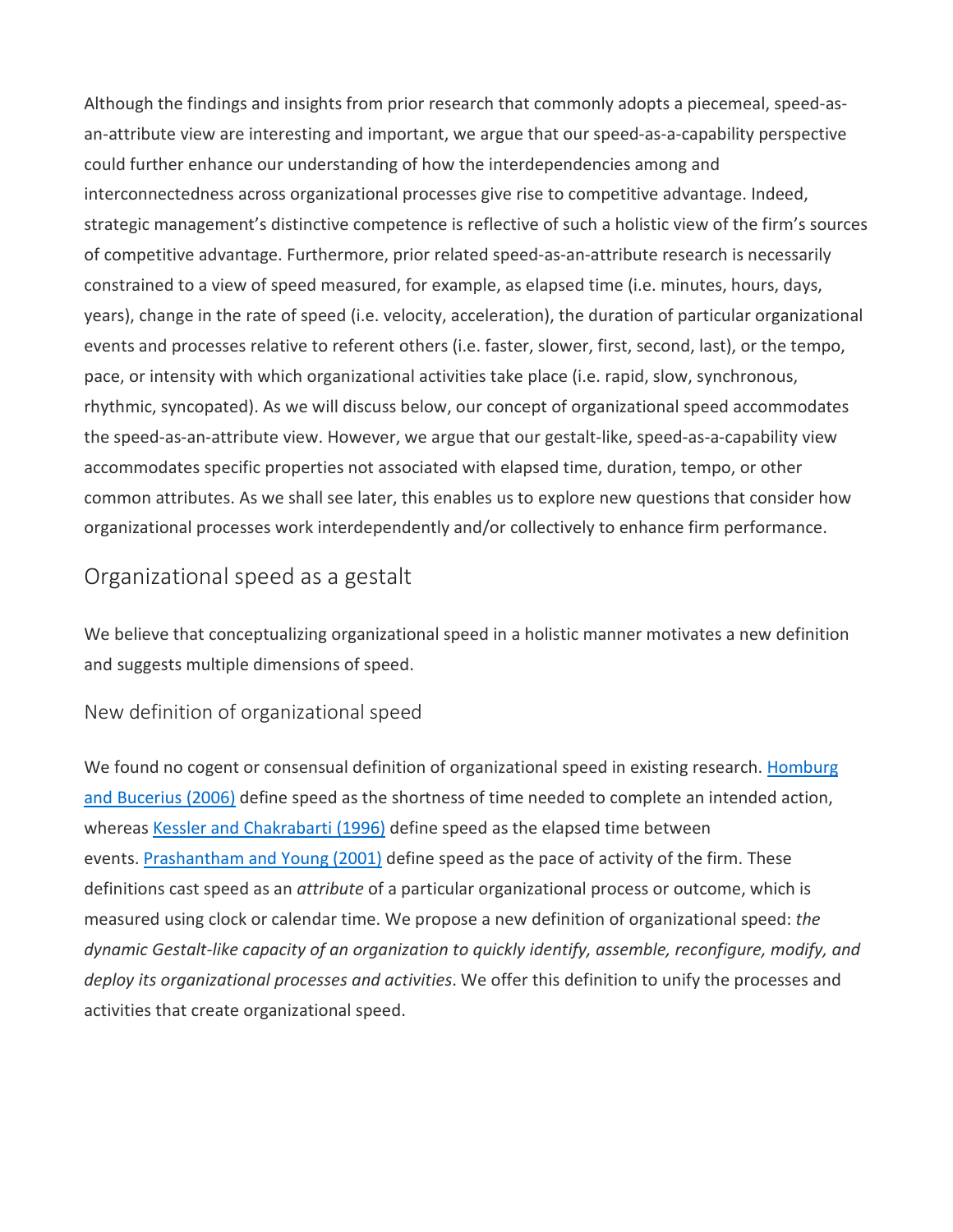#### Dimensions of organizational speed-as-a-gestalt

We suggest that speed is a gestalt-like construct comprising the following dimensions: (1) recognition speed—the speed with which opportunities and challenges are recognized, (2) decision speed—the speed with which decisions to act are reached, and (3) execution speed—the speed with which resources, processes and activities are mobilized for the execution and launch of an action. Dynamic capabilities are, in general, sensing what is needed (reading the environment), seizing a course of action (developing a business model), and mobilizing or reconfiguring resources, processes, and activities for action (actually doing something) [Eisenhardt and Martin, 2000;](https://journals.sagepub.com/doi/10.1177/1476127018804249) [Helfat et al., 2007;](https://journals.sagepub.com/doi/10.1177/1476127018804249) [Teece](https://journals.sagepub.com/doi/10.1177/1476127018804249)  [et al., 1997\)](https://journals.sagepub.com/doi/10.1177/1476127018804249). Our view of organizational speed simultaneously outlines and sequences the underlying processes (i.e. recognition, decision, and execution) that contribute to whole organizational speed. [Eisenhardt and Martin \(2000\)](https://journals.sagepub.com/doi/10.1177/1476127018804249) state that "dynamic capabilities are often combinations of simpler capabilities and related routines" (p. 1116). Therefore, we believe our perspective lays the foundation to view organizational speed as a dynamic capability [\(Eisenhardt and Martin, 2000;](https://journals.sagepub.com/doi/10.1177/1476127018804249) Helfat et al., [2007;](https://journals.sagepub.com/doi/10.1177/1476127018804249) [Teece et al., 1997\)](https://journals.sagepub.com/doi/10.1177/1476127018804249). We embrace the capability-view of organizational speed to reflect the ability of speed to serve as the connective tissue, so to speak, that links serial or parallel organizational processes.

Our conceptualization of organizational speed is depicted in **Figure 1**. We discuss each component below.



**Figure 1.** Underlying processes and activities of organizational speed.

*Recognition speed* refers to how quickly the organization becomes aware of an environmental stimulus and determines whether it is an opportunity or threat that may require action, or whether it is a benign event to be ignored. Although not yet a recognized construct in strategic management research, key aspects of recognition speed can be drawn from prior research in strategic cognition, sense-making, decision-making, and entrepreneurship (c.f., [Daft and Weick, 1984;](https://journals.sagepub.com/doi/10.1177/1476127018804249) [Kirzner,](https://journals.sagepub.com/doi/10.1177/1476127018804249)  [1997;](https://journals.sagepub.com/doi/10.1177/1476127018804249) [Mosakowski, 1997;](https://journals.sagepub.com/doi/10.1177/1476127018804249) [Tversky and Kahneman, 1974;](https://journals.sagepub.com/doi/10.1177/1476127018804249) [Weick, 1969\)](https://journals.sagepub.com/doi/10.1177/1476127018804249).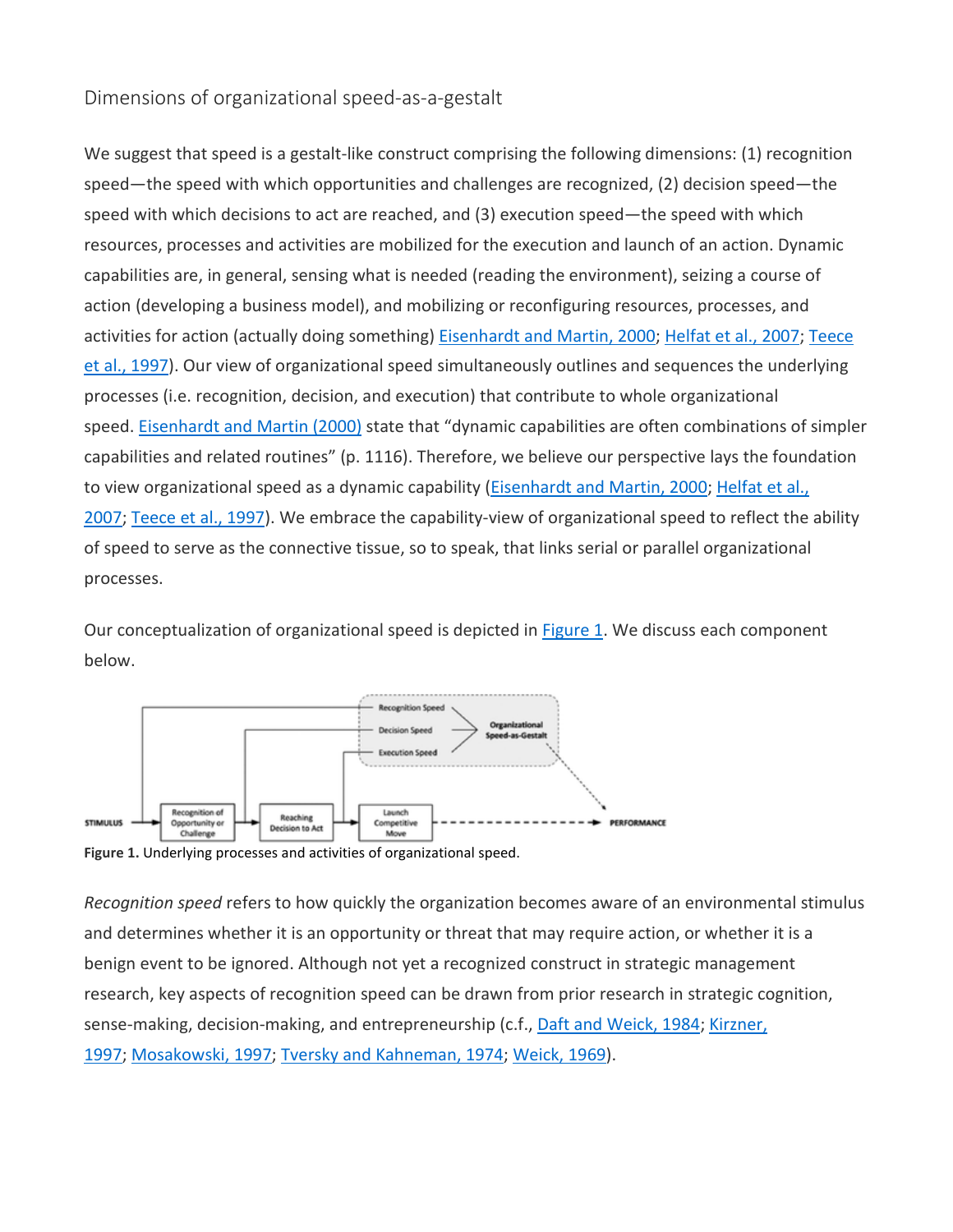*Decision speed* refers to how quickly the organization moves from the identification of the need for action to the finite decision to carry out a specific action [\(Baum and Wally, 2003;](https://journals.sagepub.com/doi/10.1177/1476127018804249) Eisenhardt, [1989;](https://journals.sagepub.com/doi/10.1177/1476127018804249) [Judge and Miller, 1991\)](https://journals.sagepub.com/doi/10.1177/1476127018804249). Decision speed is likely influenced by, for example, decision-making style [\(Amason, 1996\)](https://journals.sagepub.com/doi/10.1177/1476127018804249), TMT dynamics [\(Carpenter et al., 2004;](https://journals.sagepub.com/doi/10.1177/1476127018804249) [Simons et al., 1999\)](https://journals.sagepub.com/doi/10.1177/1476127018804249), and decision comprehensiveness [\(Eisenhardt and Zbaracki, 1992;](https://journals.sagepub.com/doi/10.1177/1476127018804249) [Simons et al., 1999\)](https://journals.sagepub.com/doi/10.1177/1476127018804249)

Following the firm's decision to carry out a particular action, *execution speed* refers to how quickly the organization mobilizes the resources, processes, and activities necessary to support the action. Our view of execution speed extends [Eisenhardt and Martin's \(2000\)](https://journals.sagepub.com/doi/10.1177/1476127018804249) concept to also include the speed with which the firm sets into motion and carries out the sequential "...processes that use resources specifically the processes to integrate, reconfigure, gain and release resources…" necessary to carry out an action (p. 1107).

#### A re-examination of existing research via gestalt

We re-examined existing research related to organizational speed to evaluate how our more holistic perspective might be insightful. Here, we present several examples. First, we examined [Eisenhardt's](https://journals.sagepub.com/doi/10.1177/1476127018804249)  [\(1989\)](https://journals.sagepub.com/doi/10.1177/1476127018804249) seminal paper on the antecedents and outcomes of decision-making speed. In this qualitative paper, Eisenhardt interviewed eight CEOs of microcomputer firms to assess the speed of their decisionmaking processes. Some of the comments from CEOs about decision speed actually refer to other types of speed. For example, one CEO in the study said "you've got to catch the big opportunities" (p. 570), which is recognition speed rather than decision speed. Another CEO in [Eisenhardt's \(1989\)](https://journals.sagepub.com/doi/10.1177/1476127018804249) study said "the only competitive advantage is to move quickly" (p. 570), which is execution speed rather than decision speed. Similarly, in a paper related to merger and acquisition activity across firms in Central Europe, [Homburg and Bucerius \(2006\)](https://journals.sagepub.com/doi/10.1177/1476127018804249) examine the relationship between merger integration speed and M&A success. They refer to speedy post-merger decisions as decisions that are "made and implemented quickly" (p. 350), which combines aspects of decision speed and execution speed. Finally, in a study linking problem-solving speed to product development and quality, [Atuahene-Gima](https://journals.sagepub.com/doi/10.1177/1476127018804249)  [\(2003\)](https://journals.sagepub.com/doi/10.1177/1476127018804249) defines problem-solving speed as "the degree of speed associated with finding and implementing a solution" (p. 359). Such a definition integrates recognition and implementation speed. These studies are examples of scenarios where speed in one part of the organization has been confounded with speed in other parts of the organization, which overlooks the potential to know and understand speed as a gestalt-like firm capability.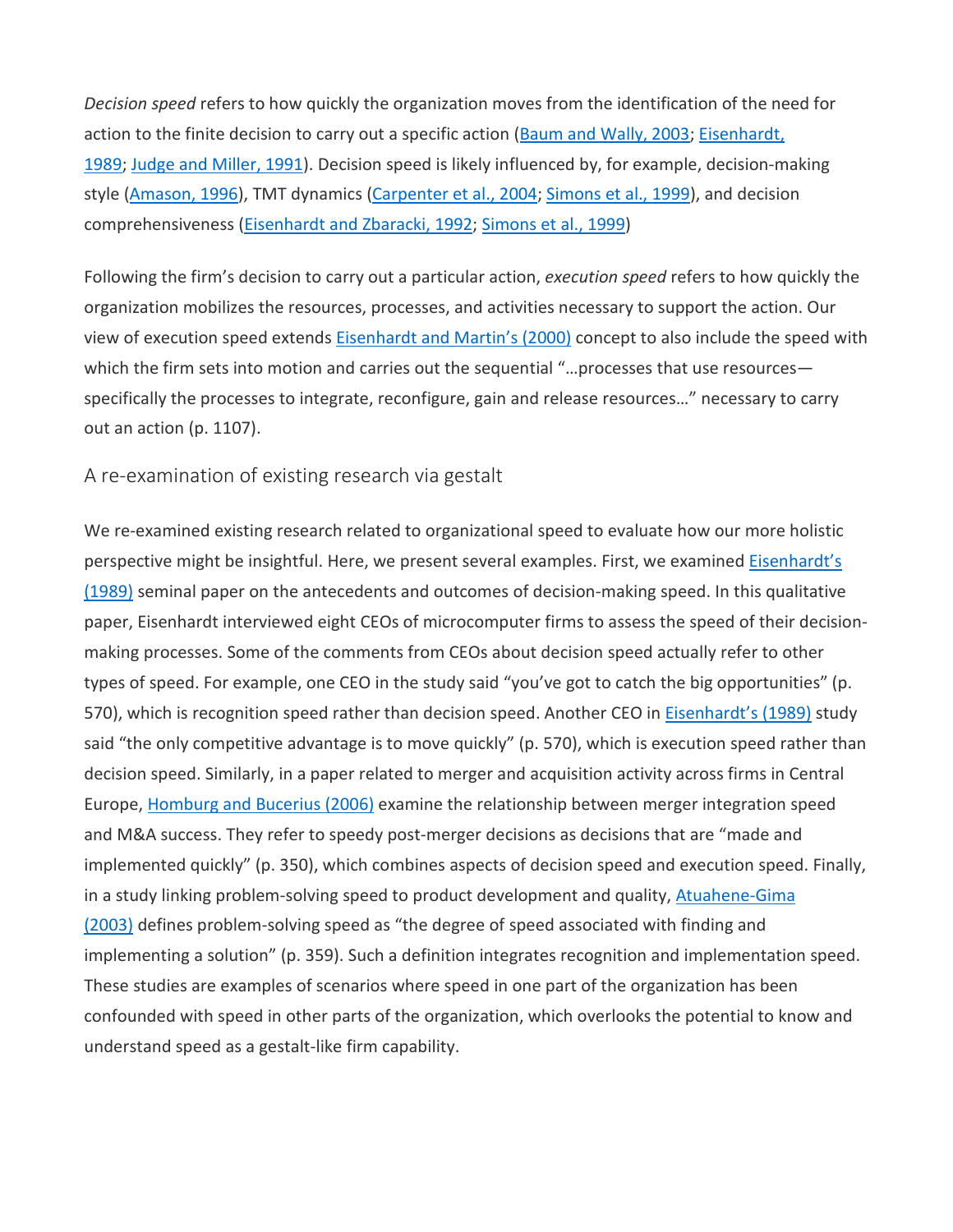#### The relationship between organizational speed and other related constructs

Organizational research has identified several concepts that are related to speed, but are conceptually distinct from our holistic perspective of organizational speed, especially in different types of environments. [Rosabeth Moss Kanter's \(1990\)](https://journals.sagepub.com/doi/10.1177/1476127018804249) renowned book "When Giants Learn to Dance" studies how companies are successful in the rapidly changing corporate market place. In her book, she studies organizational innovation and adaptiveness, which incorporate elements of organizational speed. A popular topic in this domain, "organizational agility" is closely related to organizational speed. Tallon [and Pinsonneault \(2011\)](https://journals.sagepub.com/doi/10.1177/1476127018804249) define agility as "the ability to detect and respond to opportunities and threats with ease, speed, and dexterity." In their work, two dimensions of organizational speed are intertwined in that their proposed concept includes both the speed with which firms "detect"—or recognition speed, and the speed with which firms "respond"—or execution speed. However, organizational agility leaves out a critical component of organizational speed—decision speed. Thus, while various elements of our holistic view of speed may be implied in the definition of organizational agility, we believe that our proposed perspective more fully delineates the elements necessary to achieve a whole organizational capability.

Organizational speed is also on the same conceptual plane as concepts related to organizational change, such as "continuous morphing" and "ambidexterity." Continuous morphing is the process of profound organizational transformations when competitive or external pressures warrant [\(Rindova and](https://journals.sagepub.com/doi/10.1177/1476127018804249)  [Kotha, 2001\)](https://journals.sagepub.com/doi/10.1177/1476127018804249). Speed is an implicit element of continuous morphing. However, continuous morphing is more analogous to *flexibility* in reorganizing structures, beliefs, and operational routines [\(Eisenhardt](https://journals.sagepub.com/doi/10.1177/1476127018804249)  [and Martin, 2000;](https://journals.sagepub.com/doi/10.1177/1476127018804249) [Tripsas and Gavetti, 2000\)](https://journals.sagepub.com/doi/10.1177/1476127018804249). Similarly, firms may need ambidexterity as their environments change [\(Duncan, 1976;](https://journals.sagepub.com/doi/10.1177/1476127018804249) [Tushman and O'Reilly, 1996\)](https://journals.sagepub.com/doi/10.1177/1476127018804249). Ambidextrous organizations are organizations that are "aligned and efficient in their management of today's business demands, while also adaptive enough to changes in the environment that they will still be around tomorrow" (Gibson [and Birkinshaw, 2004\)](https://journals.sagepub.com/doi/10.1177/1476127018804249). Organizational speed is implicit in the literature related to ambidexterity because organizations often need to be quick in order to explore and exploit their environment simultaneously (c.f., [March, 1991\)](https://journals.sagepub.com/doi/10.1177/1476127018804249).

We also acknowledge that organizational speed can complement the construct of competitive inertia (Miller [and Chen, 1994\)](https://journals.sagepub.com/doi/10.1177/1476127018804249). At one level, the fundamental logic that connects inertia and speed is the managerial (dis)incentives to act. Because of satisfaction with achieving goals, confidence in past decisions, and organizational learning, firms that experience good past performance, for example, are less motivated to act [\(Bandura, 1986;](https://journals.sagepub.com/doi/10.1177/1476127018804249) [Levinthal and March, 1981;](https://journals.sagepub.com/doi/10.1177/1476127018804249) [Vroom, 1964\)](https://journals.sagepub.com/doi/10.1177/1476127018804249). This results in inertia.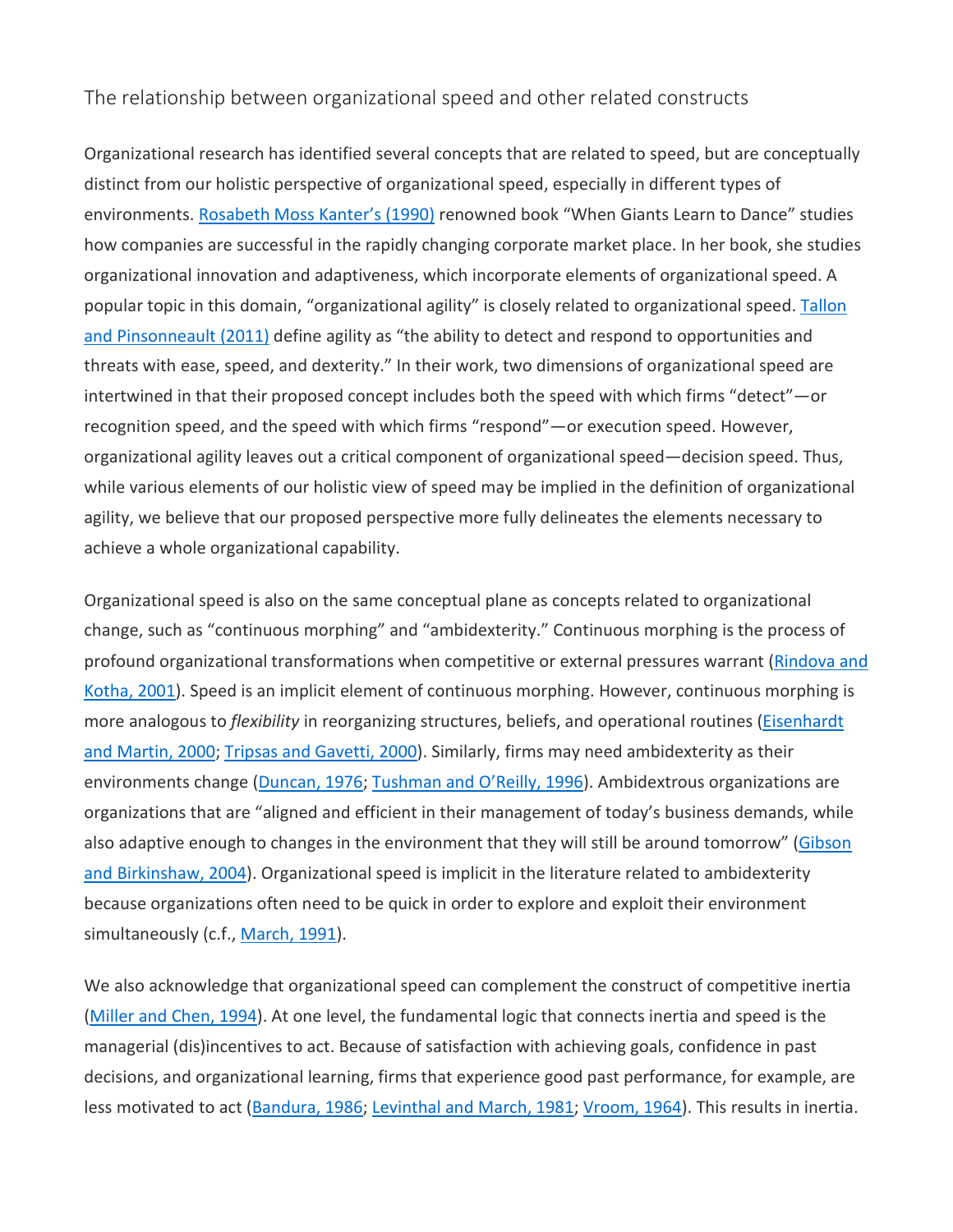Similarly, high-performing firms have few incentives to execute strategic actions quickly [\(Yang and](https://journals.sagepub.com/doi/10.1177/1476127018804249)  [Meyer, 2015\)](https://journals.sagepub.com/doi/10.1177/1476127018804249). At another level, however, competitive inertia does not capture the gestalt-like nature of organizational speed. For instance, inertia may not result from the managerial disincentive to act, but rather from the inability to execute the action. Hence, we argue that for action to occur—and occur quickly when conditions warrant—the firm must be alert to the need for action, quickly decide what to do, and have the capability to execute the action. In essence, organizational speed is an underexplored, but complementary element in the study of continuous morphing and ambidexterity (elements of organizational change), as well as inertia (elements of the organization's disincentives or inability to change). However, we believe that explicit attention to organizational speed throughout the organization is needful in order to more fully explain the influence of organizational speed on the organization's (in)ability to adapt and change with its environment.

## Organizational speed and new avenues for future research

Beyond introducing the general concept of organizational speed, we are likewise motivated to articulate a [partial] roadmap for future research.

New attributes of organizational speed

We suggest that future research consider organizational speed as a higher order construct that has properties and attributes unrelated to the clock time of the individual parts. For instance, organizational speed may be greatly attenuated by the degree of entrainment among the firm's activities [\(Bluedorn and Jaussi, 2007\)](https://journals.sagepub.com/doi/10.1177/1476127018804249). Entrainment refers to the processes and resultant situation in which two interacting systems (firm activities) assume the same speed or pattern of oscillation. A firm "running all cylinders" is indeed much like a car's engine: the individual cylinders (recognition, decision, execution) are sequentially firing at the same speed, and they are each connected to a single crankshaft that rotates at a particular speed (RPMs) that provides power to the transmission and, ultimately, the car's wheels (organizational speed).

Organizations can also have "slippage." This refers to a weakened state of connectivity between the sequential dimensions of speed. Degradation of organizational speed occurs when there is significant slippage between the constituent parts. A faulty transmission, for example, creates the slippage of power from the engine to the wheels of the car. Firms can reduce slippage between the emergence of new environmental stimuli and the firm's recognition speed, for example, by having competitive intelligence and mental maps that facilitate alertness and sense-making. Furthermore, operational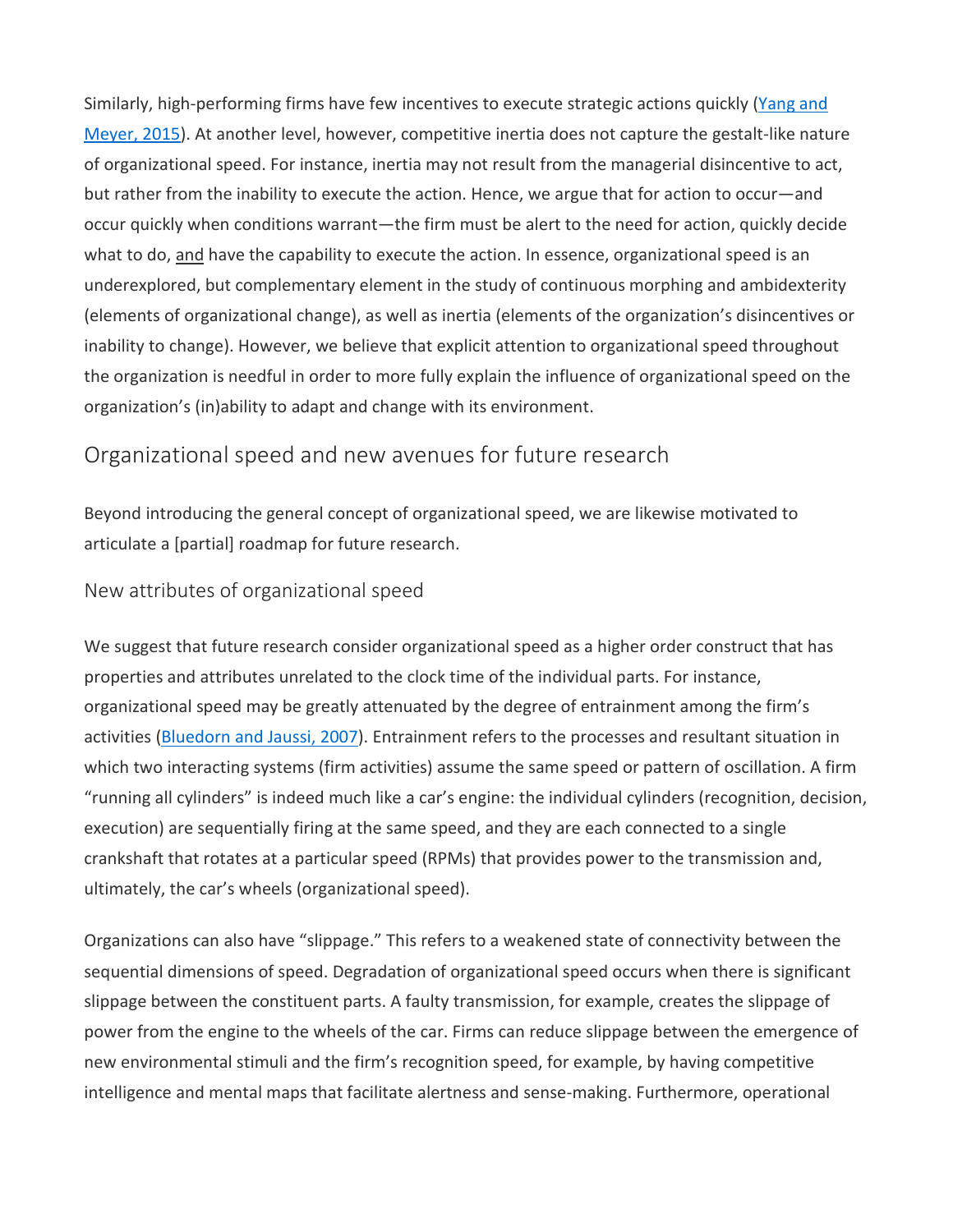ambidexterity [\(Raisch and Birkinshaw, 2008;](https://journals.sagepub.com/doi/10.1177/1476127018804249) [Tushman and O'Reilly, 1996\)](https://journals.sagepub.com/doi/10.1177/1476127018804249) may reduce slippage between decision and execution speed.

#### New antecedents of organizational speed

We suggest that a holistic perspective of organizational speed infers new antecedents. For example, we see opportunity regarding how corporate governance factors, or those in the driver's seat, affect organizational speed. Does good governance impede organizational speed since it requires more diligence and oversight of decisions and processes? This line of research would include, but not be limited to, the relationship between TMT heterogeneity and speed. More specifically, the TMT can be considered as the aggregate informational and decision entity through which competitive moves are made. These moves depend on the team's scanning of the environment, recognizing problems and opportunities, interpreting external stimuli, developing potential moves, negotiating, refining, and selecting moves, and executing the resultant decision [\(Hambrick et al., 1996\)](https://journals.sagepub.com/doi/10.1177/1476127018804249). Although it should be recognized that the TMT is likely to be involved in each of these processes, current theory positions TMT heterogeneity as a distal influence on competitive advantage and has not fully fleshed out the role of speed across each of these processes.

Moreover, we see an opportunity to evaluate intraorganizational networks as factors that influence holistic organizational speed. If people in organizations are informationally and socially disconnected from each other (i.e. siloed into their respective units, departments, or workgroups), then information and knowledge does not flow very well. Similarly, when human capital is compartmentalized, firms obtain ineffective outcomes [\(Krackhardt and Stern, 1988\)](https://journals.sagepub.com/doi/10.1177/1476127018804249). However, when people are connected with each other across units, departments, and workgroups, knowledge and information flow more easily [\(Borgatti and Cross, 2003\)](https://journals.sagepub.com/doi/10.1177/1476127018804249), which facilitates organizational speed. Future research could evaluate how the density of a firm's intra social network has an impact on organizational speed. Do structural holes in the firm's internal social network weaken entrainment and thus enhance or impede organizational speed?

Finally, we recognize that some of the antecedents of each individual element of holistic speed may overlap. For instance, current research suggests that organizational structure acts as an antecedent to recognition, decision, and execution speed (c.f., [Wally and Baum, 1994,](https://journals.sagepub.com/doi/10.1177/1476127018804249) [2003;](https://journals.sagepub.com/doi/10.1177/1476127018804249) Kessler and Chakrabarti, [1996\)](https://journals.sagepub.com/doi/10.1177/1476127018804249). The implication is that organizational structure may act as an antecedent to our holistic view of organizational speed. Future research could examine what levels of the organization's structure (i.e. team, department, and division) have the most influence on organizational speed.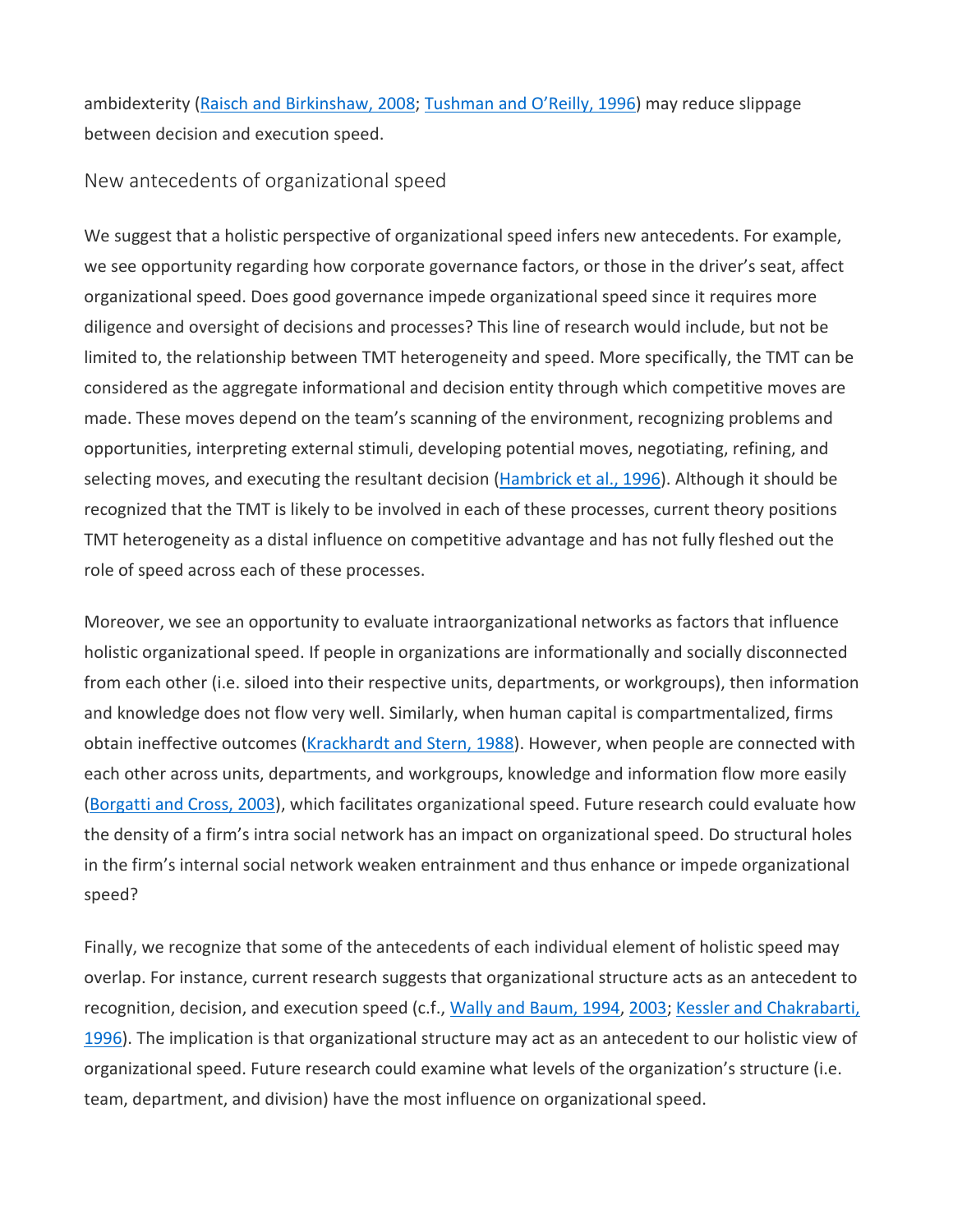New perspectives on the speed-competitive advantage-firm performance relationship

With regard to the speed-competitive advantage-performance relationship, [D'Aveni \(1994\)](https://journals.sagepub.com/doi/10.1177/1476127018804249) argued that organizational speed has replaced temporary inert factors, such as market position, mobility barriers, innovation, and knowledge [\(Caves and Porter, 1977;](https://journals.sagepub.com/doi/10.1177/1476127018804249) [Grant, 1996;](https://journals.sagepub.com/doi/10.1177/1476127018804249) [Porter, 1980\)](https://journals.sagepub.com/doi/10.1177/1476127018804249) as a critical aspect of the firm's strategy and competitive advantage derived from it. Thus, speed and the organizational processes that enable it are essential for firm performance.

A gestalt-like perspective of organizational speed does not resolve or replace the mixed findings in the literature regarding the speed–firm performance relationship, but rather suggests novel ways to explain this relationship. For example, prior research has shown that the structure of a firm's alliance network impacts competitive behavior [\(Gnyawali et al., 2006\)](https://journals.sagepub.com/doi/10.1177/1476127018804249). What are the implications for performance when the focal firm's alliance network consists of partner firms with different levels of organizational speed?

Future research could explore how a variety of organizational or situational factors give rise to "slippage" between the organizational activities that ultimately have a negative impact on speed, competitive advantage, and performance. In other words, despite the firm running on all cylinders, are there cognitive, deliberative, structural, or allocative factors that inhibit the purposeful enhancement of the organizational speed–firm performance relationship? For instance, of what use is a quickaccelerating car idling at a stop sign when the driver is unaware of a fast approaching vehicle behind it with a distracted driver?

We suggest that for organizational speed to have a positive effect on competitive advantage, it also needs to be tuned or calibrated to the context or environment. For instance, having organizational speed that matches or exceeds that of rivals—in the right conditions—is what brings about competitive advantage. Like a car's engine that delivers too much power and speed to the wheels on a slippery road (causing a loss of control), does competitive advantage and performance suffer when organizational speed is not sufficiently tuned or calibrated to industry clock speed [\(Fine, 1998\)](https://journals.sagepub.com/doi/10.1177/1476127018804249) or the pace of competitive actions carried out by rivals? However, we recognize that speed has potentially negative consequences as well. Being too speedy may increase costs and thus decrease firm performance (c.f., [Andrevski and Ferrier, 2016\)](https://journals.sagepub.com/doi/10.1177/1476127018804249).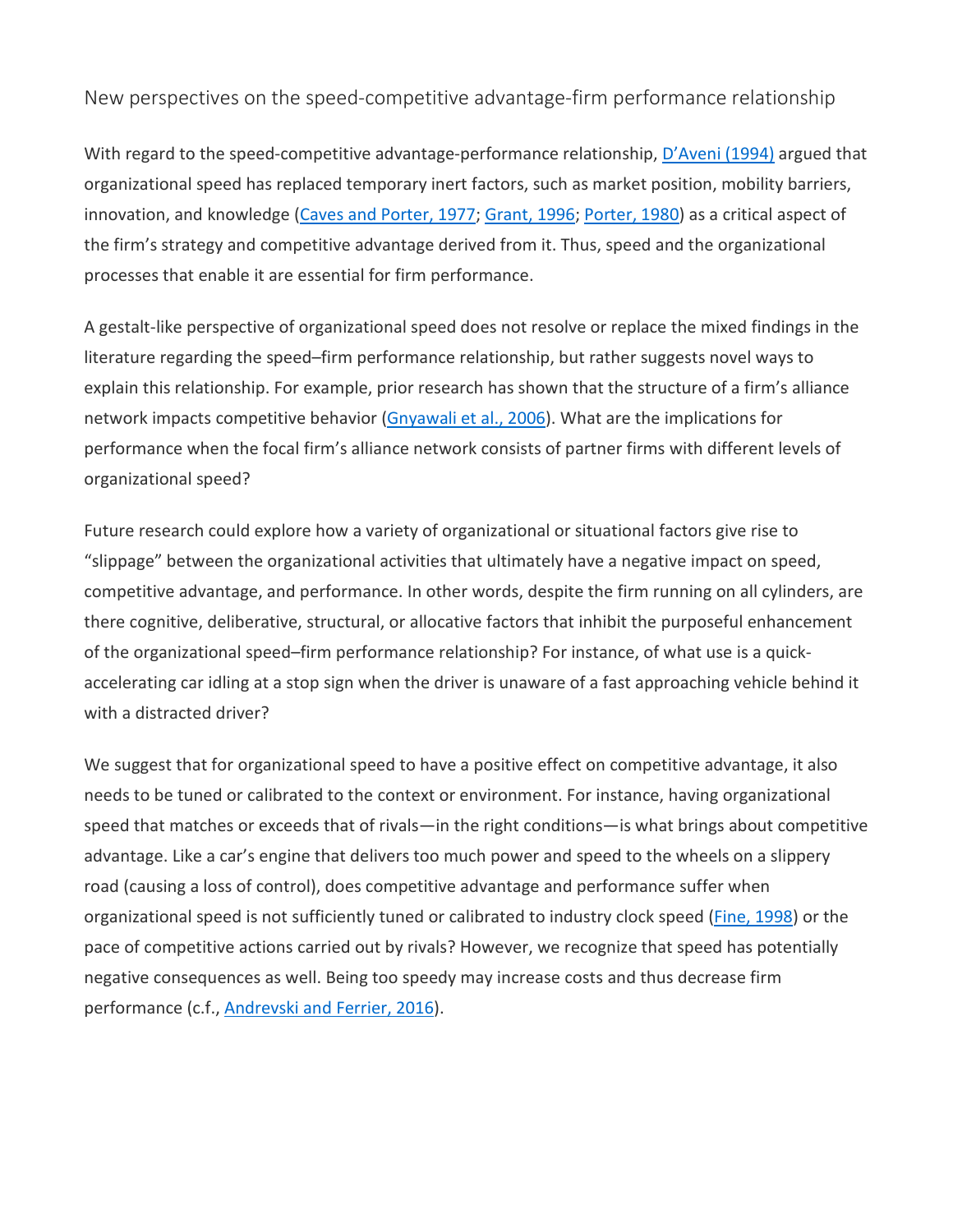## Methodological implications

The holistic interdependence among the dimensions of organizational speed that we outline requires a broader and more complex perspective regarding the measurement of organizational speed. For example, our view of organizational speed entails the concepts of slippage, external tuning, and entrainment which are not currently recognized in existing research. Because these concepts are unrelated to clock time, they require unique methodological approaches. Perhaps organizational speed could be measured as the additive of the individual components (recognition, decision, and execution speed), as a weighted average, as the coefficient of variation across the components, or as a factorscore derived from multidimensional scaling. Thinking more broadly, organizational speed could be measured as harmonic frequency among the three components or the degree to which they are "tuned" to the frequency of the external environment. We believe as a dynamic capability the measurement of speed needs to be holistic and at the organizational level. Although these measurement alternatives suggest a more precise calculation of organizational speed which may increase the credibility of reported findings and results, selection of the appropriate measure of organizational speed should be based on the context of study and the associated research question.

## Conclusion

Our essay was motivated by a need to conceptualize the various facets of speed within and across organizations in a more holistic, higher order manner. Critically, we suggested a multidimensional perspective of organizational speed comprising recognition speed, decision speed, and execution speed. We argued that organizational speed is a unique and gestalt-like construct that is irreducible, consists of sequentially interdependent dimensions, and exhibits higher order properties beyond the clock time of individual components. We differentiated speed from other constructs in the existing literature by recognizing the similarities, but also critical aspects of the environment where speed, rather than concepts such as agility, may be more beneficial. We also sought to develop a new definition of organizational speed and embraced organizational speed as a whole organization-level dynamic capability [\(Helfat and Peteraf, 2009\)](https://journals.sagepub.com/doi/10.1177/1476127018804249). We hope our work motivates scholars to extend and generate new theory and empirically test the drivers and consequences of organizational speed. We further hope our conceptualization of organizational speed stimulates research that explores new questions beyond those that seek answers to "how fast?" or "how long?"

## Declaration of Conflicting Interests

The author(s) declared no potential conflicts of interest with respect to the research, authorship, and/or publication of this article.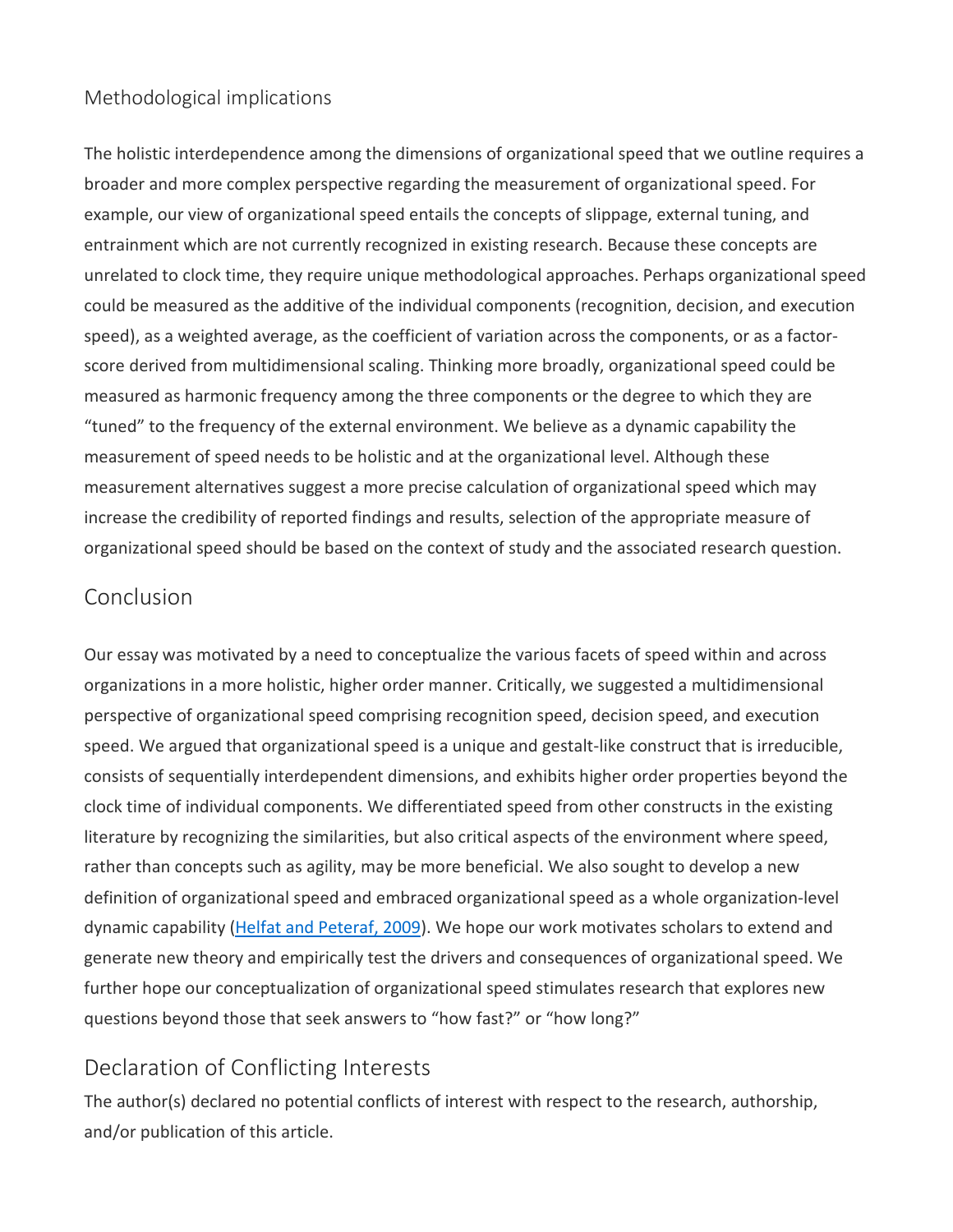# Funding

The author(s) received no financial support for the research, authorship, and/or publication of this article.

# References

| Albert, S (2013) When: The Art of Perfect Timing. Hoboken, NJ: John Wiley & Sons.                                                                     |
|-------------------------------------------------------------------------------------------------------------------------------------------------------|
| Albert, S, Bell, G (2002) Timing and music. Academy of Management Review 27(4): 574-593.                                                              |
| Amason, AC (1996) Distinguishing the effects of functional and dysfunctional conflict on strategic decision making:                                   |
| Resolving a paradox for top management teams. Academy of Management Journal 39(1): 123-148.                                                           |
| Ancona, DG, Goodman, PS, Lawrence, BS. (2001) Time: A new research lens. Academy of Management Review                                                 |
| $26(4): 645 - 663.$                                                                                                                                   |
| Andrevski, G, Ferrier, WJ (2016) Does it pay to compete aggressively? Contingent roles of internal and external                                       |
| resources. Journal of Management. Epub ahead of print 22 November. DOI: 10.1177/0149206316673718.                                                     |
| Atuahene-Gima, K (2003) The effects of centrifugal and centripetal forces on product development speed and                                            |
| quality: How does problem solving matter? Academy of Management Journal 46: 359-373.                                                                  |
| Bandura, A (1986) The explanatory and predictive scope of self-efficacy theory. Journal of Social and Clinical                                        |
| Psychology 4(3): 359-373.                                                                                                                             |
| Bauer, F, Matzler, K (2014) Antecedents of M&A success: The role of strategic complementarity, cultural fit, and                                      |
| degree and speed of integration. Strategic Management Journal 35(2): 269-291.                                                                         |
| Baum, R, Wally, S (2003) Strategic decision speed and firm performance. Strategic Management Journal                                                  |
| 24(11): 1107-1129.                                                                                                                                    |
| Bluedorn, AC, Jaussi, KS (2007) Organizationally relevant dimensions of time across levels of analysis. In:                                           |
| Yammarino, F, Dansereau, F (eds) Multi-Level Issues in Organizations and Time. Bingley: Emerald Group                                                 |
| Publishing, pp. 187-223.                                                                                                                              |
| Borgatti, SP, Cross, R (2003) A relational view of information seeking and learning in social networks. Management                                    |
| Science 49(4): 432-445.                                                                                                                               |
| Cankurtaran, P, Langerak, F, Griffin, A (2013) Consequences of new product development speed: A meta-analysis.                                        |
| Journal of Product Innovation Management 30(3): 465-486.                                                                                              |
| Carpenter, MA, Geletkanycz, MA, Sanders, WG (2004) Upper echelons research revisited: Antecedents, elements,                                          |
| and consequences of top management team composition. Journal of Management 30(6): 749-778.                                                            |
| Casillas, JC, Moreno-Menéndez, AM (2013) Speed of the internationalization process: The role of diversity and                                         |
| depth in experiential learning. Journal of International Business Studies 45(1): 85-101.                                                              |
| Caves, RE, Porter, ME (1977) From entry barriers to mobility barriers: Conjectural decisions and contrived                                            |
| deterrence to new competition. Quarterly Journal of Economics 14: 241-261.                                                                            |
| Chang, S, Rhee, J (2011) Rapid FDI expansion and firm performance. Journal of International Business Studies<br>42(8): 979-994.                       |
| Chen, J, Damanpour, F, Reilly, RR (2010) Understanding antecedents of new product development speed: A meta-                                          |
| analysis. Journal of Operations Management 28(1): 17-33.                                                                                              |
| Chen, MJ, Hambrick, D (1995) Speed, stealth, and selective attack: How small firms differ from large firms in                                         |
| competitive behavior. Academy of Management Journal 38: 453-482.                                                                                      |
| Chen, MJ, MacMillan, IC (1992) Nonresponse and delayed response to competitive moves: The roles of competitor                                         |
| dependence and action irreversibility. Academy of Management Journal 35(3): 539-570.                                                                  |
| Chen, MJ, Smith, KG, Grimm, CM (1992) Action characteristics as predictors of competitive responses.                                                  |
| Management Science 38(3): 439-455.                                                                                                                    |
| Clark, KD, Maggitti, PG (2012) TMT potency and strategic decision-making in high technology firms. Journal of<br>Management Studies 49(7): 1168-1193. |
| D'Aveni, RA (1994) Hypercompetition: Managing the Dynamics of Strategic Maneuvering. New York: Free Press.                                            |
| D'Aveni, RA, Dagnino, GB, Smith, KG (2010) The age of temporary advantage. Strategic Management Journal                                               |
| 31(13): 1371-1385.                                                                                                                                    |
|                                                                                                                                                       |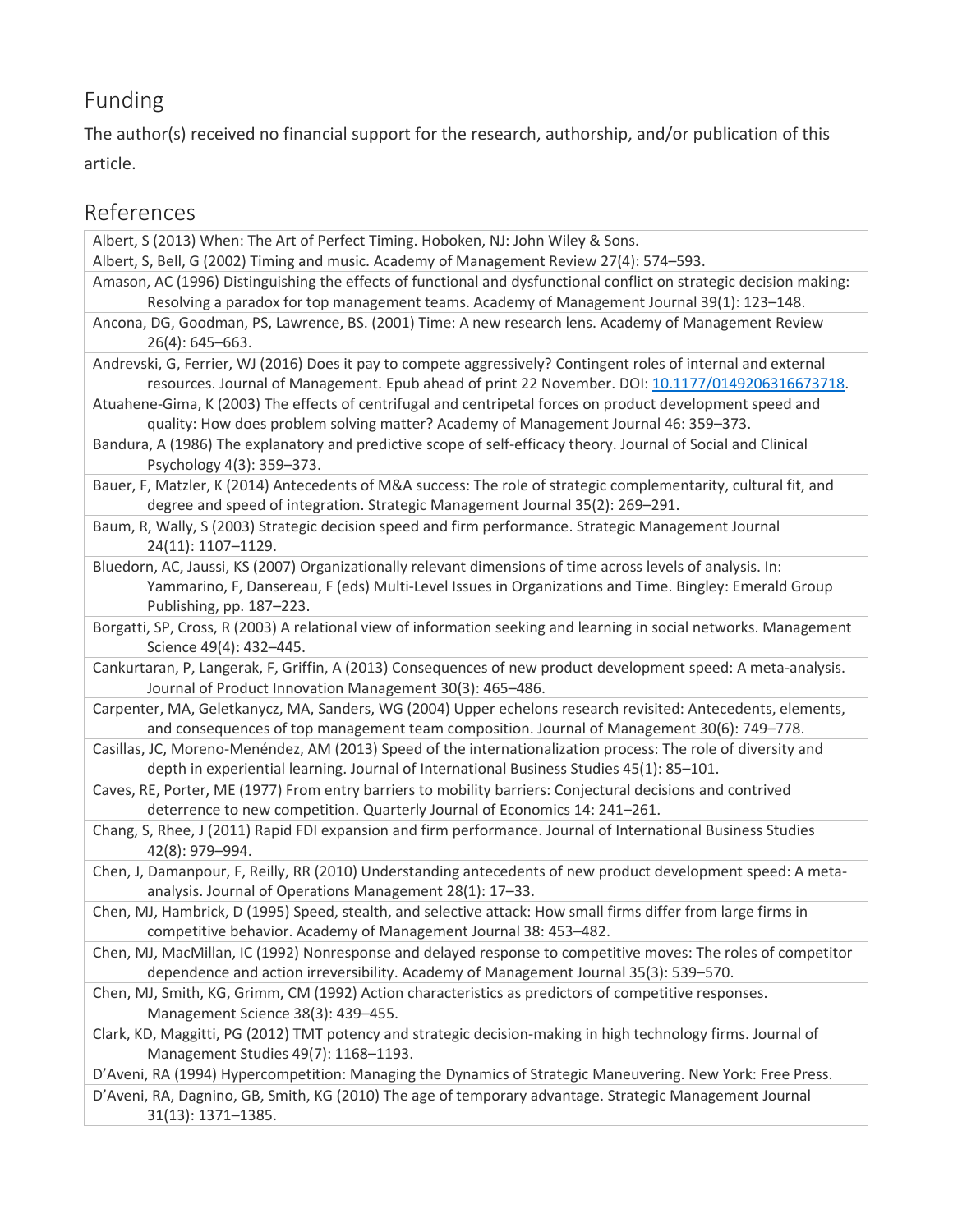- Daft, RL, Weick, KE (1984) Toward a model of organizations as interpretation systems. Academy of Management Review 9(2): 284–295.
- Duncan, RB (1976) The ambidextrous organization, designing dual structures for innovation. The Management of Organization 1: 167–188.
- Eisenhardt, KM (1989) Making fast strategic decisions in high-velocity environments. Academy of Management Journal 32: 543–576.
- Eisenhardt, KM, Martin, JA (2000) Dynamic capabilities: What are they? Strategic Management Journal 21: 1105– 1121.
- Eisenhardt, KM, Zbaracki, MJ (1992) Strategic decision making. Strategic Management Journal 13(Suppl. 2): 17–37.

Fine, C (1998) Clockspeed: Winning Industry Control in the Age of Temporary Advantage. New York: Basic Books. Gibson, CB, Birkinshaw, J (2004) The antecedents, consequences, and mediating role of organizational

ambidexterity. Academy of Management Journal 47(2): 209–226.

- Gnyawali, DR, He, J, Madhavan, R (2006) Impact of co-opetition on firm competitive behavior: An empirical examination. Journal of Management 32(4): 507–530.
- Grant, RM (1996) Toward a knowledge-based theory of the firm. Strategic Management Journal 17(Suppl. 2): 109– 122.
- Hambrick, DC (1982) Environmental scanning and organizational strategy. Strategic Management Journal 3(2): 159–174.
- Hambrick, DC, Cho, TS, Chen, MJ (1996) The influence of top management team heterogeneity on firms' competitive moves. Administrative Science Quarterly 41: 659–684.
- Hashai, N, Kafouros, M, Buckley, PJ (2015) The performance implications of speed, regularity, and duration in alliance portfolio expansion. Journal of Management 44: 707–731.
- Helfat, C, Peteraf, M (2009) Understanding dynamic capabilities: Progress along a developmental path. Strategic Organization 7: 91–102.
- Helfat, C, Finkelstein, S, Mitchell, W. (2007) Dynamic Capabilities: Understanding Strategic Change in Organizations. Malden, MA: Blackwell.
- Hendricks, K, Singhal, V (2008) The effect of product introduction delays on operating performance. Management Science 54(5): 878–892.
- Homburg, C, Bucerius, M (2006) Is speed of integration really a success factor of mergers and acquisitions? An analysis of the role of internal and external relatedness. Strategic Management Journal 27(4): 347–367.
- Jones, N (2003) Competing after radical technological change: The significance of product line management strategy. Strategic Management Journal 24(13): 1265–1287.
- Judge, W, Miller, A (1991) Antecedents and outcomes of decision speed in different environmental contexts. Academy of Management Journal 34(2): 449–463.

Kanter, RM (1990) When Giants Learn to Dance. New York: Simon & Schuster.

Katila, R (2002) New product search over time: Past ideas in their prime? Academy of Management Journal 45(5): 995–1010.

Kessler, E, Chakrabarti, A (1996) Innovation speed: A conceptual model of context, antecedents, and outcomes. Academy of Management Review 21(4): 1143–1191.

- Kirzner, IM (1997) Entrepreneurial discovery and the competitive market process: An Austrian approach. Journal of Economic Literature 35(1): 60–85.
- Kownatzki, M, Walter, J, Floyd, SW. (2013) Corporate control and the speed of strategic business unit decision making. Academy of Management Journal 56(5): 1295–1324.
- Krackhardt, D, Stern, RN (1988) Informal networks and organizational crises: An experimental simulation. Social Psychology Quarterly 51: 123–140.
- Levinthal, D, March, JG (1981) A model of adaptive organizational search. Journal of Economic Behavior and Organization 2(4): 307–333.

#### March, JG (1991) Exploration and exploitation in organizational learning. Organization Science 2(1): 71–87.

Miller, D, Chen, MJ (1994) Sources and consequences of competitive inertia: A study of the U.S. airline industry. Administrative Science Quarterly 39: 1–23.